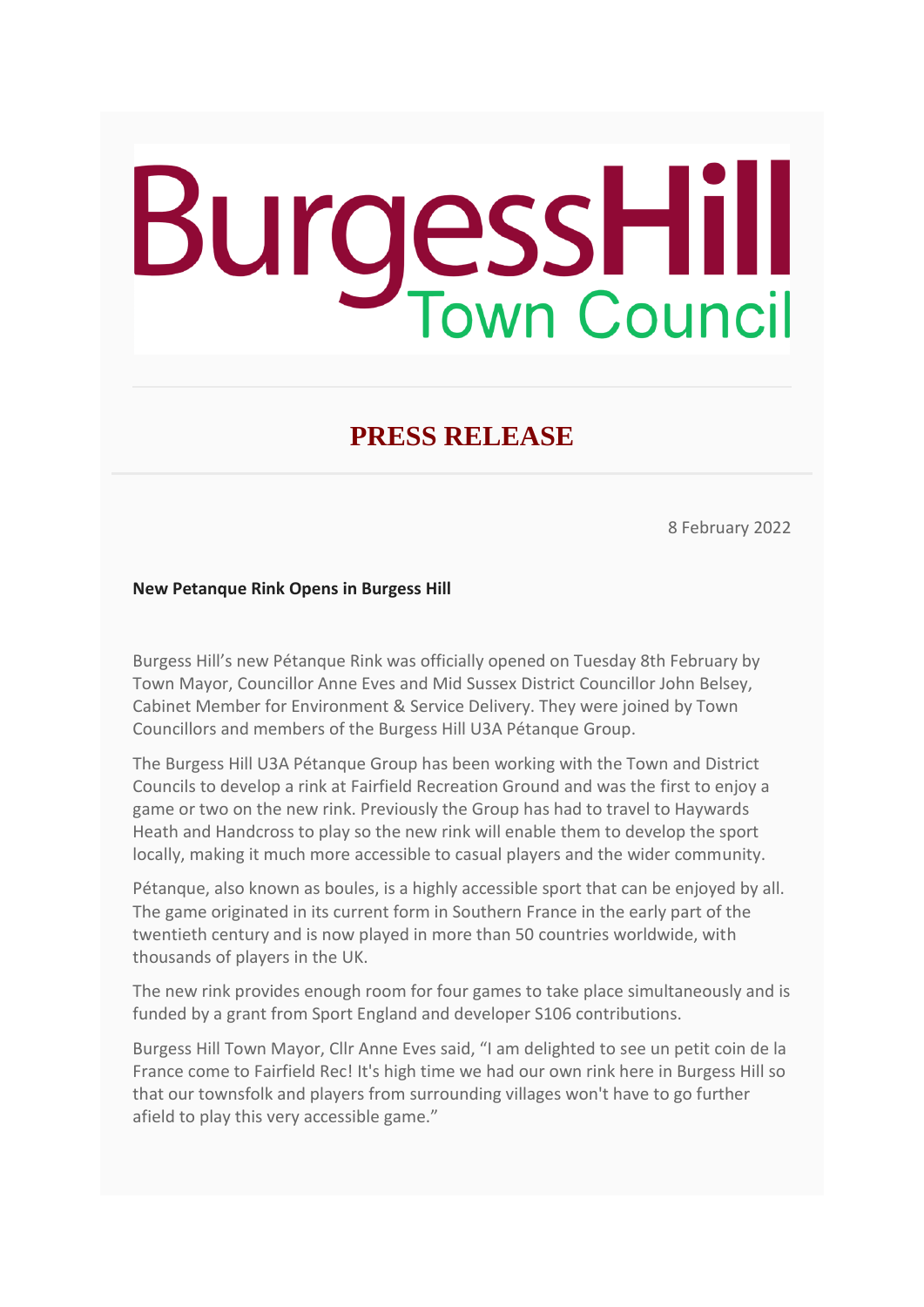Councillor John Belsey, Mid Sussex District Council's Cabinet Member for Environment and Service Delivery said ""I am so pleased to see that a petanque rink is now here in Burgess Hill for all to enjoy. The availability and ease of access for players of all ages and abilities can only help but grow this great game in Burgess Hill and the nearby surrounding areas."

To book a piste at Fairfield Recreation Ground, contact Mid Sussex District Council on 01444 477379 or online at https://www.midsussex.gov.uk/leisure-sport/sports-andbookings/